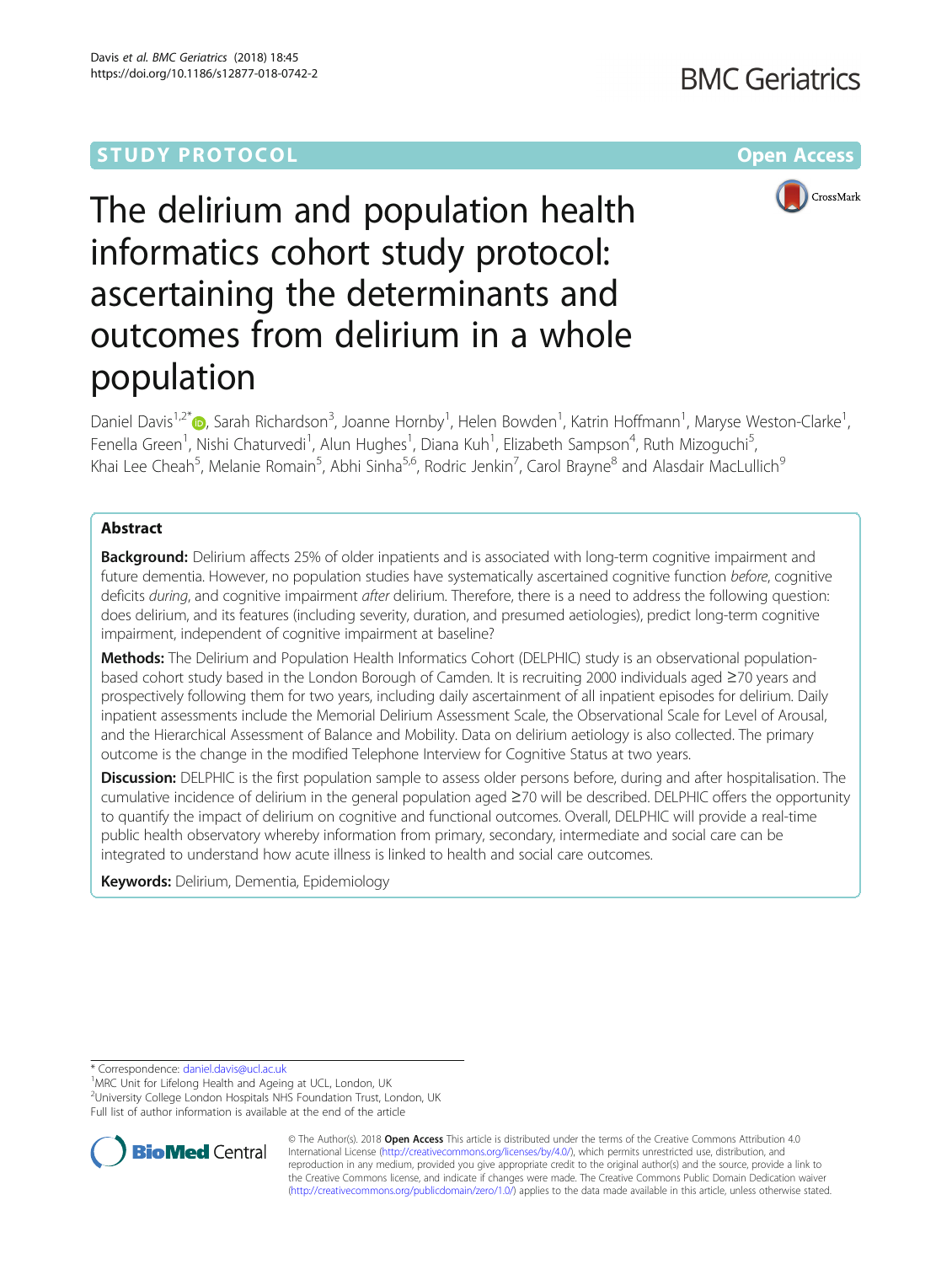# Background

Delirium is a severe neuropsychiatric syndrome mainly precipitated by acute illness, affecting at least 1 in 8 inpatients in industrialised countries.  $[1-3]$  $[1-3]$  $[1-3]$  $[1-3]$  Symptoms include acute onset of inattention, other cognitive deficits, altered level of consciousness, and psychosis. [\[4](#page-7-0)] Delirium has multiple adverse consequences, including higher mortality, longer hospital stay, and increased institutionalisation. [[5](#page-7-0)–[7\]](#page-7-0) It is also highly distressing for patients, carers and staff. [[8\]](#page-7-0)

A range of studies have demonstrated that delirium is associated with future long-term cognitive impairment. [[9](#page-7-0)–[15\]](#page-7-0) However, these have major methodological limitations, either:

- (i) Delirium outcomes have been measured without premorbid baseline cognitive assessments, i.e. observed cognitive impairment at follow-up is confounded by undiagnosed pre-existing cognitive impairment (Fig. 1, top panel);  $[13, 16]$  $[13, 16]$  $[13, 16]$  $[13, 16]$  $[13, 16]$  or
- (ii)Delirium has been retrospectively ascertained, so detailed information on the features any delirium is lacking (Fig. 1, middle panel). [[9](#page-7-0)–[12](#page-7-0), [14,](#page-7-0) [15](#page-7-0)]

Thus, a critical gap is that no study has involved all three of the essential elements of (a) determining baseline cognitive function, then (b) ascertaining delirium prospectively, and then (c) assessing delirium's impact on future long-term cognitive impairment. This is the key approach of the current study (Fig. 1, bottom panel).

Prospective ascertainment of delirium is important for several reasons. First, it is less subject to recall bias, which is common in the context of residual cognitive impairment. Second, prospective ascertainment allows for detailed assessment of the features of

delirium. This is crucial because there are wide variations in the features of delirium, including severity, duration, and aetiology. [[17\]](#page-8-0) Such variations likely influence the risk of long-term cognitive impairment because delirium features affect other outcomes. [[18](#page-8-0)–[21\]](#page-8-0) Finally, a focus on delirium would make possible the differentiation between its specific impact on cognitive outcomes, as opposed to the cognitive decline described in association with acute hospitalisation in general. [[22](#page-8-0)–[24\]](#page-8-0)

To advance our understanding of the relationship between delirium and long-term cognitive impairment, we need to address the following question: does delirium, and its features (including severity, duration, and presumed aetiologies), predict long-term cognitive impairment, independent of cognitive impairment at baseline?

A definitive understanding of the natural history of delirium on risk of long-term cognitive impairment would have implications for identification and follow-up of patients at high risk of dementia, targeting acute treatment strategies, directing further research on mechanisms, and providing prognostic information to patients and carers.

# **Methods**

Aim To determine the impact of delirium, and its features, on the risk of long-term cognitive impairment in a population sample.

Objective 1 Recruit a population sample, the Delirium and Population Health Informatics Cohort (DELPHIC)  $(n = 2000)$ .

Objective 2 Undertake a minimum of two communitybased cognitive assessments, at baseline and two years.



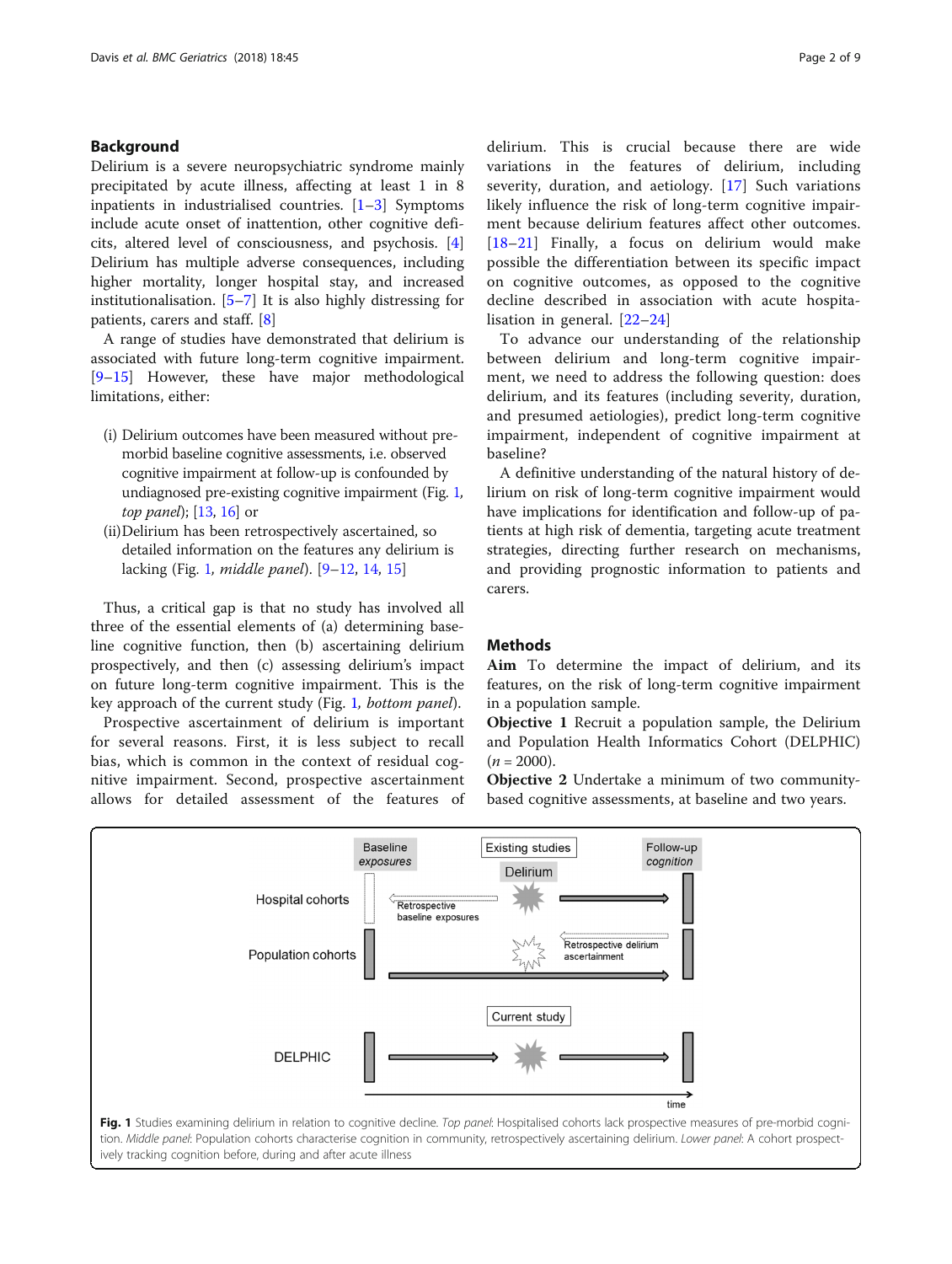Objective 3 Ascertain cumulative incidence of delirium (across community and hospital settings).

Objective 4 Quantify impact of delirium on change in long-term cognitive function.

Hypothesis Incident delirium is associated with changes in global cognitive scores (pre-delirium compared to scores at two-year follow-up).

# Design

This is a prospective study of delirium and its features in relation to long-term cognitive impairment, recruiting a population sample and assessing cognition before, during and after delirium. Although DELPHIC is the scientific name for this study, recruitment will be known locally under the name: Long-term Information and Knowledge for Ageing (LINKAGE) Camden [\(www.link](http://www.linkage-camden.com)[age-camden.com\)](http://www.linkage-camden.com).

#### Population setting and sample

The sampling frame is geographically defined by the London Borough of Camden. Camden has 230,000 residents, 16,500 (7%) of whom are aged  $\geq 70$ . It is one of the most socio-economically varied areas of Europe. There is wide ethnic diversity; 16% of the population age  $\geq 65$  are non-White British according to the 2011 census.

All health care (primary and secondary) is commissioned by a single Clinical Commissioning Group (CCG) comprising 39 GP surgeries. The CCG is also coterminus with provision of community rehabilitation (district nurses, physiotherapy, occupational therapy) and all community mental health services are provided by Camden and Islington NHS Foundation Trust. Social services and public health are provided by the local authority directly. Camden is served by two acute hospitals, University College Hospital (UCH) and the Royal Free Hospital (RFH). These are the main sites for clinical ascertainment of delirium. Together, this represents the opportunity to determine and integrate the entire health and social care usage of participants over the follow-up period.

# **Eligibility**

Inclusion criteria: Resident in Camden, registered with a Camden GP, age ≥ 70 years.

Exclusion criteria: Severe hearing impairment or aphasia, unable to speak English sufficiently to undertake any cognitive assessment, terminal phase of illness.

#### Participant characteristics

Participants are recruited from the 39 general practices in sequence, initially targeting the larger practices and purposively including a wide socio-economic

distribution. Two care homes are also involved, with the aim of including a representative proportion of the Camden population in residential and nursing care (approximately 5% of sample). Patients previously under care of University College and Royal Free Hospitals are also approached. Patients known to Camden Memory Service are invited (Fig. [2\)](#page-3-0).

Through approaching participants from GP registers (generally healthy), those known to hospital services (enriched for comorbidity) and memory clinics (enriched for dementia) in a 8:1:1 ratio, the target sample is expected to match the age structure of the 2011 census, as well as have the expected distribution of cognitive function in the population using data from the Cognitive Function and Ageing Study II. [[25](#page-8-0)]

# Consent

Consent is obtained in line with the principles of Good Clinical Practice. At the start of the study, participants will also be asked to consider their wish to remain in the study in the event that they lose capacity during the study period.

This study will involve participants who lack capacity because it is specifically about cognitive impairment and its acute and chronic determinants. At this project's heart is the recognition that older adults with cognitive impairment have high health and social care needs, but with little research that understands the impact of having cognitive impairment as individuals move between primary, secondary and intermediate care. This research is designed to investigate directly the needs of adults with cognitive impairment, including those unable to give consent for themselves. To not include such participants introduces bias into the research and leaves clinicians and policy makers with no research data to improve care for older patients unable to give consent and invalidate the study almost entirely. [\[26](#page-8-0)]

For those lacking capacity, a consultee will be sought. Consultees will be routinely sought for all participants, including those with capacity who give consent for this. Where necessary, this may include the GP acting as a professional consultee in line with Section 32 of the Mental Capacity Act. In many cases, consultees will provide important collateral information and their continued involvement will be encouraged. Capacity can fluctuate during delirium and dementia. Where an event occurs that is part of the study (e.g. hospitalisation), consultees will be sought if the participant is unable to give continued consent as appropriate. Thereby, it is intended that for those individuals who lose capacity at any stage the research will continue to be able to participate under the terms of the Mental Capacity Act 2005.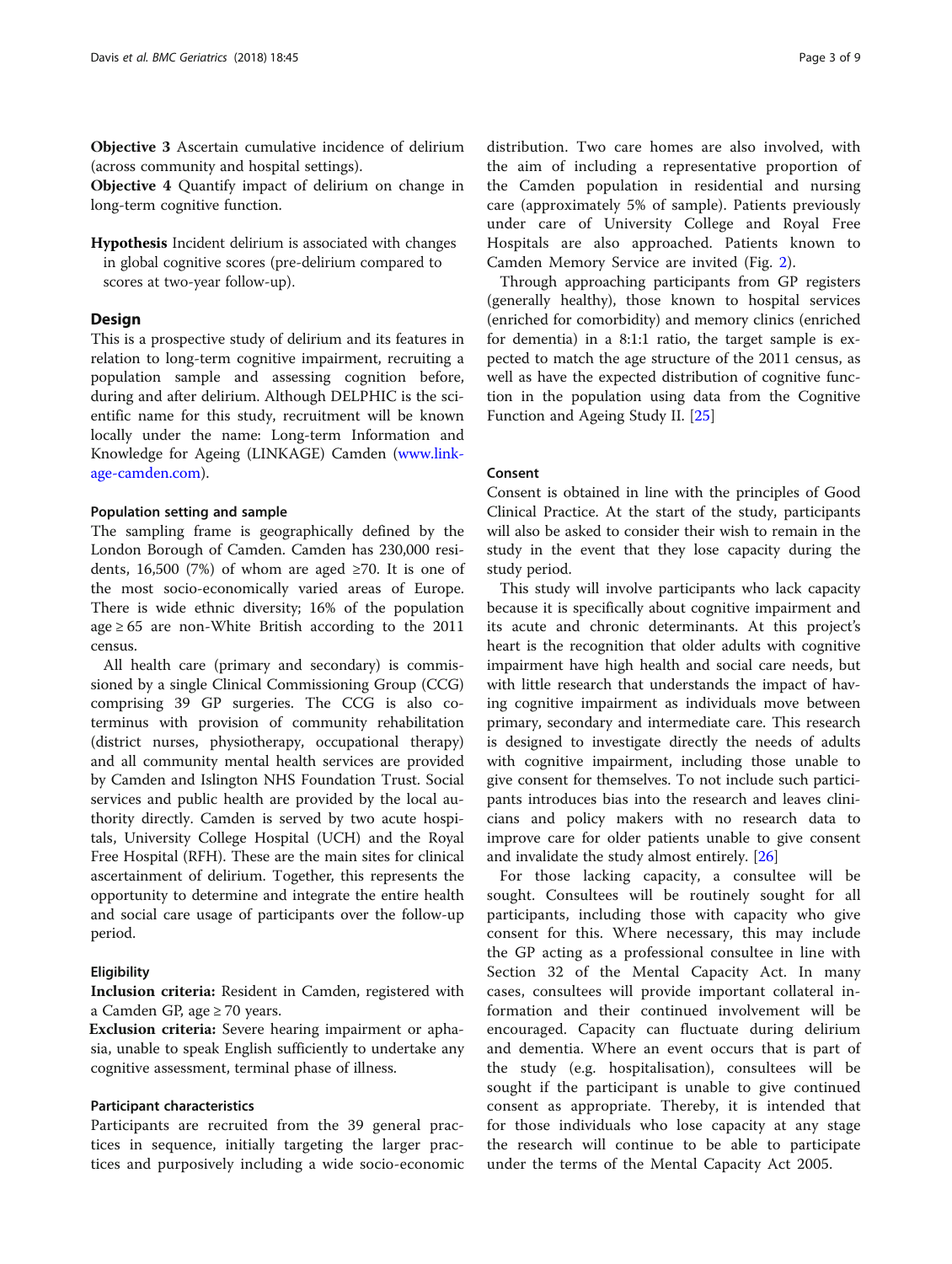<span id="page-3-0"></span>

# Data to be collected

All participants undergo a baseline assessment, repeated two years later. Data collection started in March 2017 and end of the follow-up period will be in March 2020. Those admitted to hospital will be seen throughout their admission, usually daily. Participants discharged from hospital, and those deemed to be at high risk for delirium will be contacted every two months by telephone in order to estimate incidence of delirium in the community using the Informant Assessment of Geriatric Delirium [\[27\]](#page-8-0) and quantify trajectories of recovery after delirium (Fig. 3). The data acquired in each setting are summarised in Table [1.](#page-4-0)

### Community assessments

These are mainly undertaken by telephone, though some participants are seen at home or in the Bloomsbury Centre for Clinical Phenotyping. The whole sample is assessed at baseline and two years later (primary outcome measure). In addition, a 12.5% subsample  $(n = 250)$ of the most cognitively impaired (highest-risk for

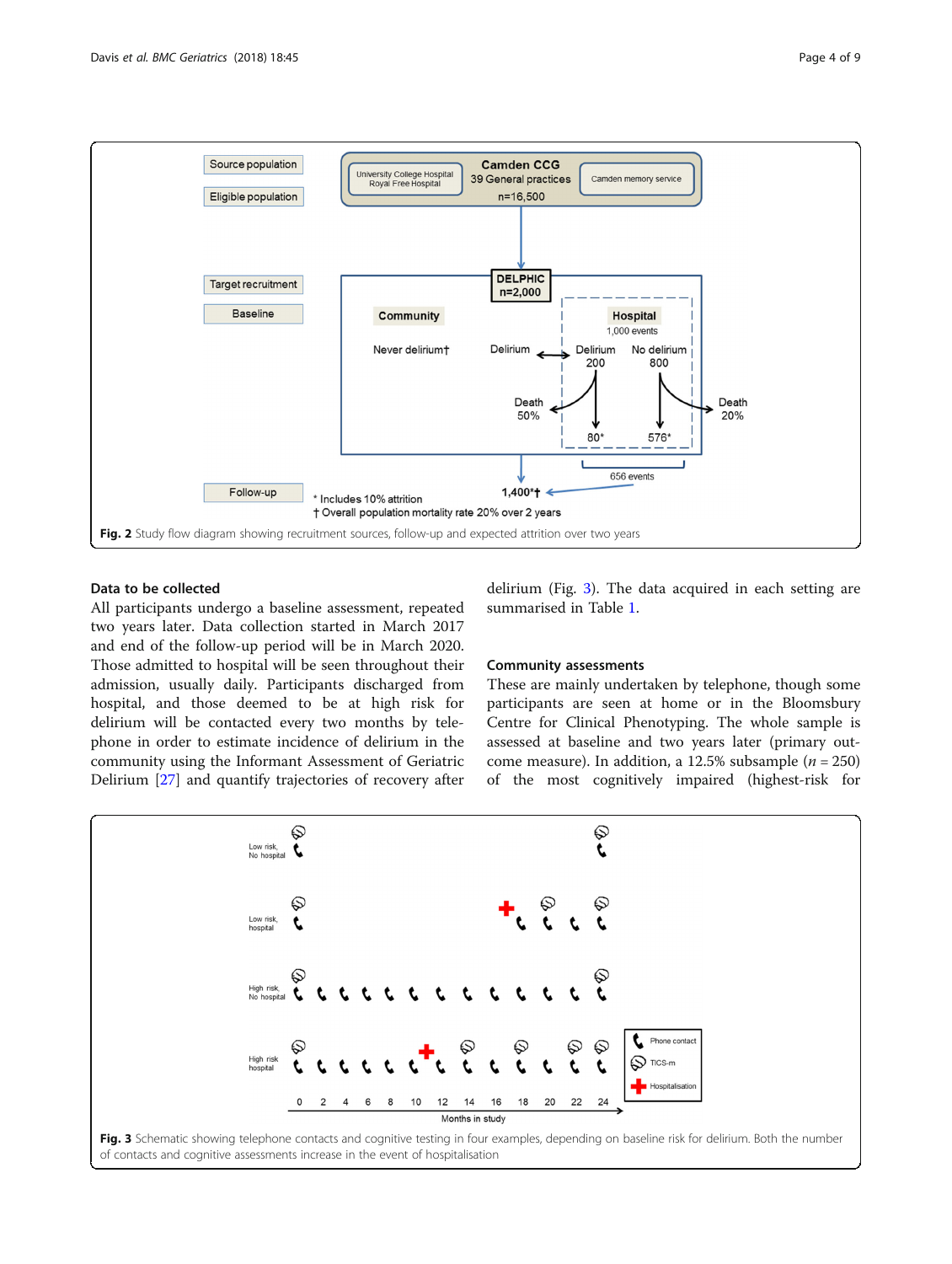<span id="page-4-0"></span>Table 1 Summary of assessments

| Baseline and follow-up         |                         | Hospital             |                                      |  |  |  |
|--------------------------------|-------------------------|----------------------|--------------------------------------|--|--|--|
| Domain                         | Instrument              | Domain               | Instrument                           |  |  |  |
| Sociodemographic               |                         | Delirium severity    | <b>MDAS</b>                          |  |  |  |
| General health                 | From NSHD               | Arousal              | OSLA                                 |  |  |  |
| Co-morbidities                 |                         | Inattention          | DelApp                               |  |  |  |
| Medications                    |                         | Balance and mobility | <b>HABAM</b>                         |  |  |  |
| Life Space Assessment          |                         | PADL                 | Barthel                              |  |  |  |
| Quality of life                | EQ5D-5 L                | Frailty              | CFS                                  |  |  |  |
| Vision and hearing             | From NSHD               | Laboratory values    |                                      |  |  |  |
| Continence                     | ICIQ-SF                 |                      |                                      |  |  |  |
| Constipation                   |                         | Pain                 | VAS                                  |  |  |  |
| Leisure time physical activity | <b>NSHD</b>             | Grip strength        | Nottingham<br>electronic dynamometer |  |  |  |
| Dental health                  |                         |                      |                                      |  |  |  |
| Podiatric health               |                         |                      |                                      |  |  |  |
| Falls                          | From CC75C              | Co-morbidities       | $CIRS-G$                             |  |  |  |
| Nutrition                      | <b>MNA</b>              | Medications          | Anti-cholinergic burden scale        |  |  |  |
| Delirium                       | From NSHD               | Acute physiology     | APACHE-II, NEWS                      |  |  |  |
| Depression                     | GDS-4, CES-D8           |                      |                                      |  |  |  |
| Subjective memory complaint    | From NSHD               |                      |                                      |  |  |  |
| Cognition                      | TICS-m; verbal fluency; |                      |                                      |  |  |  |

NSHD MRC National Survey for Health and Development [\(https://doi.org/10.5522/NSHD/Q103\)](https://doi.org/10.5522/NSHD/Q103); EQ5D-5 L EuroQol (5 domain); ICIQ-SF International Consultation on Incontinence Questionnaire - Short Form; CC75C Cambridge City over-75 s Cohort; MNA Mini-Nutritional Assessment; GDS Geriatric Depression Scale; CES-D Center for Epidemiological Studies - Depression; TICS-m modified Telephone Interview for Cognitive Assessment; ACE-III Addenbrooke's Cognitive Examination III; PADL Personal Activities of Daily Living; IADL Instrumental Activities of Daily Living; NEADS Nottingham Extended Activities of Daily living scale; MDAS Memorial Delirium Assessment Scale; OSLA Observational Scale for Level of Arousal; HABAM Hierarchical Assessment of Balance and Mobility; CFS Clinical Frailty Scale; CIRS-G Cumulative Illness Rating Scale for Geriatrics; Acute Physiology and Chronic Health Evaluation-II; NEWS National Early Warning Score

selected parts of ACE-III

delirium) is being proactively monitored by the research team (Fig. [3](#page-3-0)).

The baseline contact comprises:

PADI Barthel score IADL NEADS

- Consent for involvement in DELPHIC, specifically including: hospital assessments in the event of acute illness (particularly if capacity is impaired through delirium or dementia at subsequent contacts); record linkage of electronic health data in primary and secondary care
- If capacity to consent is impaired, a consultee declaration will be sought, in line with NHS Health Research Authority guidance
- Nomination of consultees
- Administration of the Modified Telephone Interview for Cognitive Status (TICS-m), [\[28,](#page-8-0) [29\]](#page-8-0) plus verbal fluency and other memory tests from the Addenbrooke's Cognitive Examination III
- Other measures of health and wellbeing, including: general health, co-morbidities, medications, health

behaviours, hearing, vision, quality of life, continence, falls, depression, personal and instrumental activities of daily living (Table 1)

TICS-m is a widely-used, validated test which takes 10 min to administer over the telephone or in person. [[30\]](#page-8-0) Cognitive domains measured include: orientation, concentration, delayed recall, language, praxis, calculation, verbal comprehension. It is scored out of 50 points and has a normal distribution in population samples of older persons. [\[31\]](#page-8-0) While severe hearing impairment would preclude assessment with TICS-m, it is possible to test individuals with severe visual and/or motor impairments.

# Proactive telephone contact for highest risk

Age and baseline cognitive impairment are the strongest risk factors for delirium. A subsample of the 12.5% most cognitively impaired ( $n = 250$ ) (Table [2\)](#page-5-0) are selected for enhanced delirium surveillance, before and after any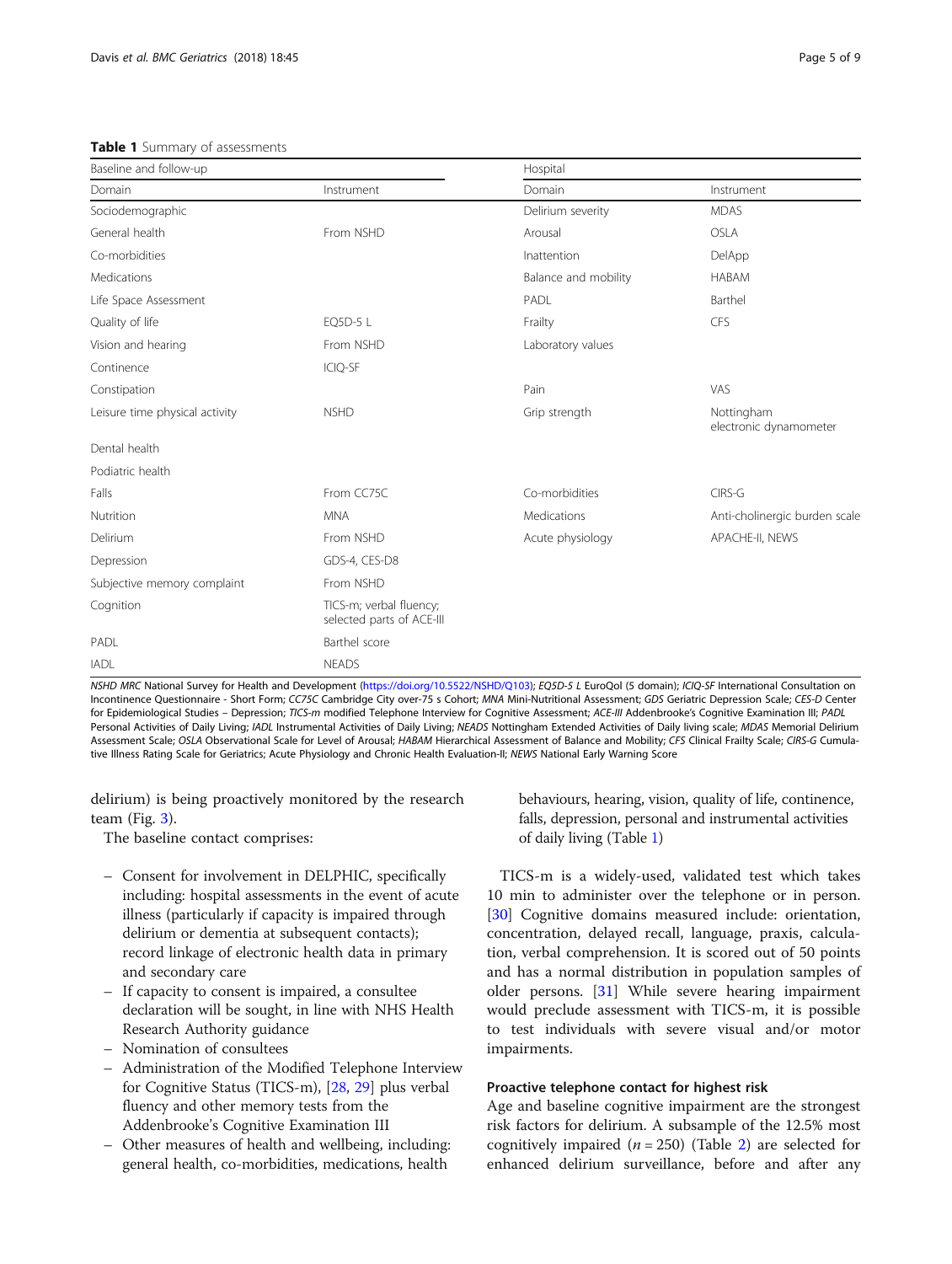| Age (years) | Camden<br>5631 | DELPHIC cohort<br>$(N)^{a}$ |     | Prevalent dementia<br>N(%) |      | Incident dementia<br>$N$ (%/year) |     | Expected mortality<br>(annual) |     | % Proactive contact | High-risk (N) |
|-------------|----------------|-----------------------------|-----|----------------------------|------|-----------------------------------|-----|--------------------------------|-----|---------------------|---------------|
| $70 - 74$   |                | 676                         | 34% | 18                         | 2.7% |                                   | 0.7 | 2%                             | 14  | 5%                  | 33            |
| $75 - 79$   | 4442           | 533                         | 27% | 30                         | 5.7% | 9                                 | 1.6 | 3.5%                           | 19  | 10%                 | 53            |
| $80 - 84$   | 3455           | 414                         | 21% | 41                         | 9.9% | 14                                | 3.3 | 6.5%                           | 27  | 15%                 | 62            |
| $85 - 89$   | 2048           | 246                         | 12% | 38                         | 16%  | 12                                | 4.8 | 15%                            | 37  | 20%                 | 49            |
| $\geq 90$   | 1095           | 131                         | 7%  | 35                         | 27%  | 6                                 | 4.8 | 15%                            | 20  | 40%                 | 53            |
|             | 16.671         | 2000                        |     | 162                        | 8.1  | 46                                |     |                                | 117 | 12.5%               | 250           |

<span id="page-5-0"></span>Table 2 Age structure of DELPHIC in relation to dementia prevalence, hospital presentation rate and sample for proactive contact

<sup>a</sup>Proportions mapped to Camden population estimates (2011 census). Prevalent and incident dementia cases estimated from CFAS-II data. [\[25](#page-8-0), [47\]](#page-8-0)

hospitalisations (Fig. [3\)](#page-3-0). This strategy has previously been used for ascertaining other acute events in population samples, e.g. falls. [\[32](#page-8-0), [33\]](#page-8-0) This allows for the most complete understanding of how delirium develops and patterns of recovery across healthcare settings, thereby challenging the assumption that most delirium presents to acute hospitals.

The research team undertake telephone contacts each day (Monday-Friday), covering the subsample of 250 participants and/or their nominated trusted advisors (consultees) every two months (Fig. [3\)](#page-3-0). Each contact has the following purposes:

- Assess any new health problem (every two months).
- Assess any delirium symptoms using the validated Informant Interview for Geriatric Delirium (I-AGeD [[27](#page-8-0)]). This provides key information on community delirium both before hospitalisation and tracks recovery after hospital (every two months).
- Repeated TICS-m in participants after discharge (every four months) (Fig. [3](#page-3-0)).

#### Hospital assessments

Admissions lists are screened Monday-Friday, identifying participants who have been admitted (emergency and elective). Specific audit data from Camden practices, along with reports from NHS Digital, indicate that the admission rate in this age group is up to 20/1000/month. This amounts to 1000 events over the two year study period, with the highest-risk being admitted recurrently.

Identified admissions are assessed for delirium. Key definitions are given in Table 3. Data recorded includes information collected through usual clinical care:

- Demographic: age, sex, education, place of residence, co-resident support
- Clinical: admission details, physiological measurements (National Early Warning Scores (NEWS)), illness severity scores (Acute Physiology and Chronic Health Evaluation (APACHE) II (minus arterial blood gas)), medications.

– Delirium: general cognition (TICS-m), MDAS, arousal, attention (including the DelApp [[34](#page-8-0)]), functional balance and mobility, aetiological factors.

Participants admitted to UCH or RFH are seen every weekday. Relevant clinical data from out-ofhours (including weekends and participants discharged before assessment) maximise ascertainment using validated method for detecting delirium from medical notes and interviews with ward staff and family. [[35\]](#page-8-0) Hospitalised participants will be followed up at St Pancras Hospital if they are discharged to bed-based rehabilitation. Participants at St Pancras will be seen a minimum of twice a week.

After hospitalisation, participants (and/or proxies) will continue to be proactively contacted as described above. There will be up to five additional occasions for administering TICS-m, adding longitudinal information on trajectories to recovery or persistent delirium (Fig. [3\)](#page-3-0).

Delirium ascertainment is supervised by DD, with difficult cases used for ongoing training and knowledge sharing. Complex cases are adjudicated on a monthly basis with input from specialist old age liaison psychiatry (ES). The final delirium variables (incidence, duration, severity, aetiology) will be derived by an expert consensus panel, blinded to outcome data. All available inpatient assessments, telephone contacts, electronic hospital and GP records collected for data linkage will be used.

#### Table 3 Key definitions

#### Delirium: DSM-IV

**Duration:** Days in delirium, determined by consensus of all data obtained: direct assessment, informant interview, hospital and community clinical records.

**Severity:** Serial Memorial Delirium Assessment Scale (MDAS) scores associated with each delirium episode.

Aetiology: Principal precipitating causes (infective/inflammatory; pharmacological; metabolic; other), determined by consensus of all data obtained.

**Cognitive function:** Modified Telephone Interview for Cognitive Status (TICS-m) score.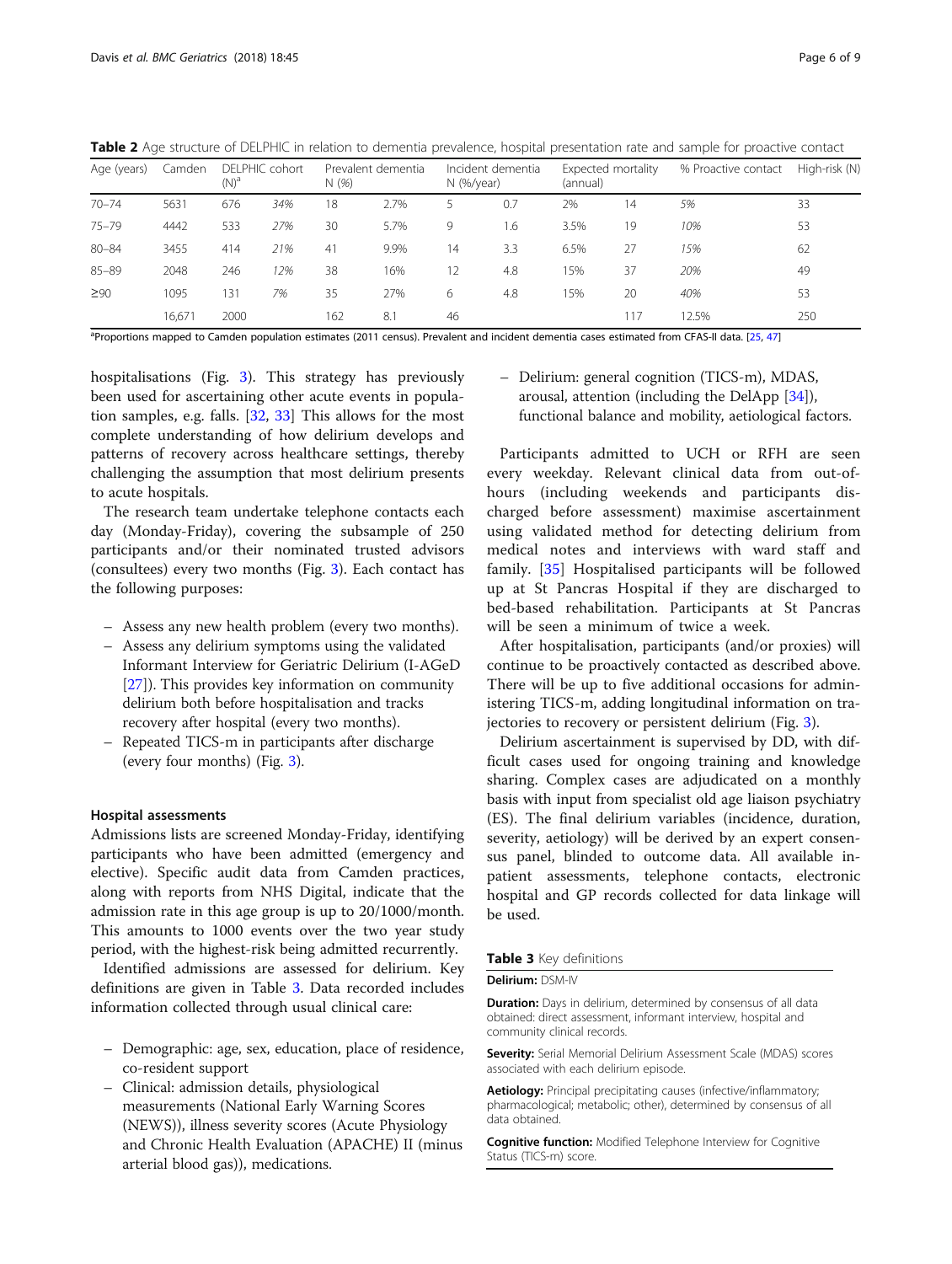# Additional data sources

Participants are asked to consent for access to their NHS medical and social care notes, including data from GP, community mental health, community rehabilitation and social services records throughout the duration of the study. The facility to do this comes from the Camden Integrated Digital Record.

### Statistical methods

# Power calculations for hypothesis

Figure [2](#page-3-0) shows the expected mortality for hospitalised persons (delirium and non-delirium). [[5](#page-7-0), [9,](#page-7-0) [23,](#page-8-0) [36\]](#page-8-0) Overall mortality in the population aged  $\geq 70$  years is 12%/ year (Office for National Statistics). Attrition from causes other than death is estimated as 10%. Calculations used the sampsi command in Stata (version 12.1), and assume  $α = 0.05$  and  $β = 0.9$ . The most conservative estimate of TICS-m standard deviation reported in the literature  $(SD = 7.2)$  was used. [\[31\]](#page-8-0)

A clinically significant change in the two-year total TICS-m score would be 6 (out of 50) points for hospitalised delirium patients (change within-person for incident delirium cases) (hypothesis) and 3 points for hospitalised persons without delirium (compared to delirium cases). [[23](#page-8-0), [24](#page-8-0)] This effect size is consistent with other studies using this type of primary outcome where incident delirium was associated with change in global cognition scales of 2.5 (out of 28) points (Blessed Information-Memory-Concentration test) [[11](#page-7-0)] and 4 (out of 30) points (Mini-Mental State Examination). [\[10](#page-7-0)]

The resulting sample size is  $n = 215$  to detect the primary outcome (within-person change in the incident delirium group) and  $n = 431$  to compare differences between hospitalised participants without delirium. This allows a margin to assess 70% of admissions or a 50% overestimate of delirium cases, and still be sufficiently powered.

#### Statistical analyses

Outcome: TICS-m score at follow-up. Exposures:

Main exposure: delirium (severity (MDAS scores); duration (days), modelled as a time-varying covariate across the whole study period); aetiology (four categories: infective/inflammatory; metabolic; pharmacological; other).

Confounders: baseline: TICS-m score at baseline, age, sex, ethnicity (three categories), education level (three categories); illness severity: APACHE II at admission and daily total NEWS scores.

# Analyses

– Delirium incidence will be expressed as an annual rate, and described stratified by age.

- Linear regression, where outcome is TICS-m score at two years, will be used (hypothesis). 14 parameters are proposed, this can be accommodated by a follow-up sample of 1400.
- Timing of delirium is important and delirium variables will be analysed as time-varying covariates, where this can be considered 'time at risk' for change in TICS-m score. This also allows the effects of recurrent delirium to be assessed and is flexible for differences in time intervals between delirium occurrences and follow-up.
- More detailed analyses of trajectories in relation to repeated TICS-m scores will be possible using random-effects models. [[37\]](#page-8-0)
- Data missing at random will be treated using multiple imputation.
- Where appropriate, shared parameters models may jointly link random-effects models with survival analyses to account for attrition due to death. [\[38\]](#page-8-0)

# Patient and public involvement

Patient and public involvement operates through the formation of a PPI group with input throughout the course of the study. The group is drawn from interested persons in Camden, including those involved with the CCG, Age UK, Carers UK, Alzheimer's Society. The PPI group is involved in refining the study documentation (PIS, consent forms), recruitment strategies as well as dissemination of findings. The group meets every four months, where new study questions and modalities of data collection are considered.

# **Discussion**

The DELPHIC study represents an opportunity to characterise prospectively the impact of delirium on long-term cognitive impairment. It will provide a definitive estimate of cumulative incidence of delirium across settings in a whole population. Prospectively linking a community sample with hospitalisations will lead to new knowledge on pathways to long-term cognitive impairment, overcoming the limitations of previous studies in selected samples. DELPHIC also offers an opportunity to explore mechanisms by providing a population framework to nest representative samples testing hypotheses from experimental studies. [\[39,](#page-8-0) [40\]](#page-8-0)

With respect to other cohort studies, DELPHIC is closely related to CFAS-DECIDE, where the delirium ascertainment protocols were developed in conjunction. [[41\]](#page-8-0) The community assessments have overlap with measures undertaken in the MRC National Survey for Health and Development. [\[42,](#page-8-0) [43](#page-8-0)] In ascertaining both delirium and dementia, DELPHIC will be a contributing cohort to the Dementias Platform UK.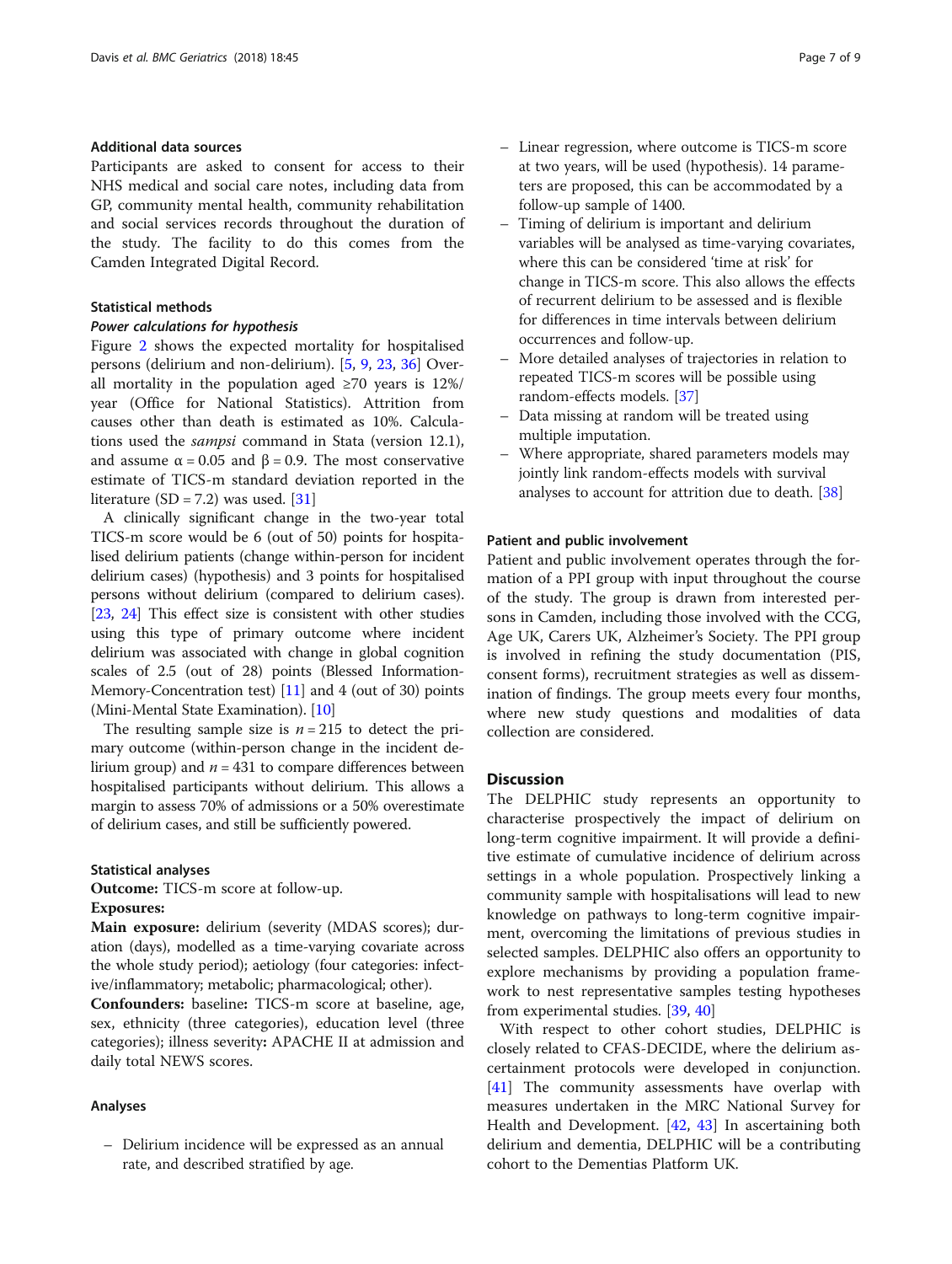<span id="page-7-0"></span>DELPHIC will lead to a resource for insights into the delirium-dementia relationship from its biological underpinnings through to the public health implications. A systematic characterisation of temporal patterns of acute illness, hospitalisation, delirium and cognitive outcomes is urgently required. [[44](#page-8-0)] DELPHIC will also inform how underlying dementia influences the incidence and detection of delirium, by adding empirical data to the clinical uncertainties surrounding delirium superimposed on dementia. [\[45,](#page-8-0) [46](#page-8-0)] By analysing whole population transitions of cognitive function in older people across healthcare settings, DELPHIC will lead to greater understanding of progression of cognitive impairments in ageing.

#### Abbreviations

APACHE II: Acute Physiological and Chronic Health Evaluation; DELPHIC: Delirium and Population Health Informatics Cohort; DSM-IV: Diagnostic and Statistical Manual, 4th edition; I-AGeD: Informant Assessment for Geriatric Delirium; LINKAGE-Camden: Long-term Information and Knowledge for Ageing in Camden; MDAS: Memorial Delirium Assessment Scale; NEWS: National Early Warning Score; RFH: Royal Free Hospital; TICS-m: Telephone Interview for Cognitive Status - modified; UCH: University College Hospital

#### Acknowledgements

We would like to acknowledge the help and support of all participating health and social care professionals in Camden. We give our continued thanks to all the DELPHIC/LINKAGE participants and their families for their time and involvement in our study.

#### Funding

DELPHIC is funded by the Wellcome Trust through an Intermediate Clinical Fellowship and a Wellcome-Beit Prize to DD (WT107467).

#### Availability of data and materials

Metadata on request, data sharing applications through the MRC Unit for Lifelong Health and Ageing at UCL.

#### Authors' contributions

DD drafted the manuscript, acquired funding, JH, HB, KH, MWC, FG, RM, KLC, MR, AS, RJ helped to devise local procedures, NC, AH, DK, ES, CB, AM advised on the academic aspects (particularly ES on psychiatric aspects of delirium evaluation) as did SR who also drafted SOPs. All authors read and approved the final manuscript.

#### Ethics approval and consent to participate

This study has received approval from the Camden and King's Cross Research Ethics Committee (16/LO/1217) and the Health Research Authority. Written informed consent is obtained from participants. In those individuals found to be without capacity to give full written informed consent, a personal consultee is identified and their advice sought regarding participation.

#### Consent for publication

Not applicable

#### Competing interests

The authors declare that they have no competing interests.

#### Publisher's Note

Springer Nature remains neutral with regard to jurisdictional claims in published maps and institutional affiliations.

#### Author details

<sup>1</sup>MRC Unit for Lifelong Health and Ageing at UCL, London, UK. <sup>2</sup>University College London Hospitals NHS Foundation Trust, London, UK. <sup>3</sup>Newcastle University, Newcastle upon Tyne, UK. <sup>4</sup>Division of Psychiatry, UCL, London, UK. <sup>5</sup>Royal Free London NHS Foundation Trust, London, UK. <sup>6</sup>Central and North West London NHS Foundation Trust, London, UK. <sup>7</sup>Wye Valley NHS Trust, Hereford, UK. <sup>8</sup>University of Cambridge, Cambridge, UK. <sup>9</sup>University of Edinburgh, Edinburgh, UK.

# Received: 19 September 2017 Accepted: 5 February 2018 Published online: 09 February 2018

#### References

- 1. Ryan DJ, O'Regan NA, Caoimh RO, Clare J, O'Connor M, Leonard M, McFarland J, Tighe S, O'Sullivan K, Trzepacz PT, et al. Delirium in an adult acute hospital population: predictors, prevalence and detection. BMJ Open. 2013;3(1):e001772.
- 2. Maclullich AM, Anand A, Davis DH, Jackson T, Barugh AJ, Hall RJ, Ferguson KJ, Meagher DJ, Cunningham C. New horizons in the pathogenesis, assessment and management of delirium. Age Ageing. 2013;42(6):667–74.
- Jackson TA, Gladman JRF, Harwood RH, MacLullich AMJ, Sampson EL, Sheehan B, Davis DHJ. Challenges and opportunities in understanding dementia and delirium in the acute hospital. PLoS Med. 2017;14(3):e1002247.
- 4. Meagher DJ, Moran M, Raju B, Gibbons D, Donnelly S, Saunders J, Trzepacz PT: Phenomenology of delirium: Assessment of 100 adult cases using standardised measures. British Journal of Psychiatry 2007, 190(FEB.):135–141.
- 5. Witlox J, Eurelings LS, de Jonghe JF, Kalisvaart KJ, Eikelenboom P, van Gool WA. Delirium in elderly patients and the risk of postdischarge mortality, institutionalization, and dementia: a meta-analysis. JAMA : the journal of the American Medical Association. 2010;304(4):443–51.
- 6. Fong TG, Jones RN, Marcantonio ER, Tommet D, Gross AL, Habtemariam D, Schmitt E, Yap L, Inouye SK. Adverse outcomes after hospitalization and delirium in persons with Alzheimer disease. Ann Intern Med. 2012;156(12):848–U121.
- 7. Dani M, Owen LH, Jackson TA, Rockwood K, Sampson EL, Davis D. Delirium, frailty and mortality: interactions in a prospective study of hospitalized older people. J Gerontol A Biol Sci Med Sci. 2017;
- Partridge JS, Martin FC, Harari D, Dhesi JK. The delirium experience: what is the effect on patients, relatives and staff and what can be done to modify this? International journal of geriatric psychiatry. 2013;28:804–12.
- 9. Davis DH, Barnes LE, Stephan BC, MacLullich AM, Meagher D, Copeland J, Matthews FE, Brayne C, Function MRCC, Ageing S. The descriptive epidemiology of delirium symptoms in a large population-based cohort study: results from the Medical Research Council cognitive function and ageing study (MRC CFAS). BMC Geriatr. 2014;14:87.
- 10. Davis DH, Muniz Terrera G, Keage H, Rahkonen T, Oinas M, Matthews FE, Cunningham C, Polvikoski T, Sulkava R, MacLullich AM, et al. Delirium is a strong risk factor for dementia in the oldest-old: a population-based cohort study. Brain. 2012;135(Pt 9):2809–16.
- 11. Fong TG, Jones RN, Shi P, Marcantonio ER, Yap L, Rudolph JL, Yang FM, Kiely DK, Inouye SK. Delirium accelerates cognitive decline in Alzheimer disease. Neurology. 2009;72(18):1570–5.
- 12. Gross AL, Jones RN, Habtemariam DA, Fong TG, Tommet D, Quach L, Schmitt E, Yap L, Inouye SK. Delirium and long-term cognitive trajectory among persons with dementia. Arch Intern Med. 2012;172(17):1324–31.
- 13. Pandharipande PP, Girard TD, Jackson JC, Morandi A, Thompson JL, Pun BT, Brummel NE, Hughes CG, Vasilevskis EE, Shintani AK, et al. Long-term cognitive impairment after critical illness. N Engl J Med. 2013;369(14): 1306–16.
- 14. Davis DH, Muniz-Terrera G, Keage HA, Stephan BC, Fleming J, Ince PG, Matthews FE, Cunningham C, Ely EW, MacLullich AM, et al. Association of Delirium with Cognitive Decline in late life: a Neuropathologic study of 3 population-based cohort studies. JAMA Psychiatry. 2017;74(3):244–51.
- 15. Tsui A, Kuh D, Richards M, Davis D. Delirium symptoms are associated with decline in cognitive function between ages 53 and 69 years: findings from a British birth cohort study. Alzheimers Dement. 2017;
- 16. Lundstrom M, Edlund A, Bucht G, Karlsson S, Gustafson Y. Dementia after delirium in patients with femoral neck fractures. J Am Geriatr Soc. 2003; 51(7):1002–6.